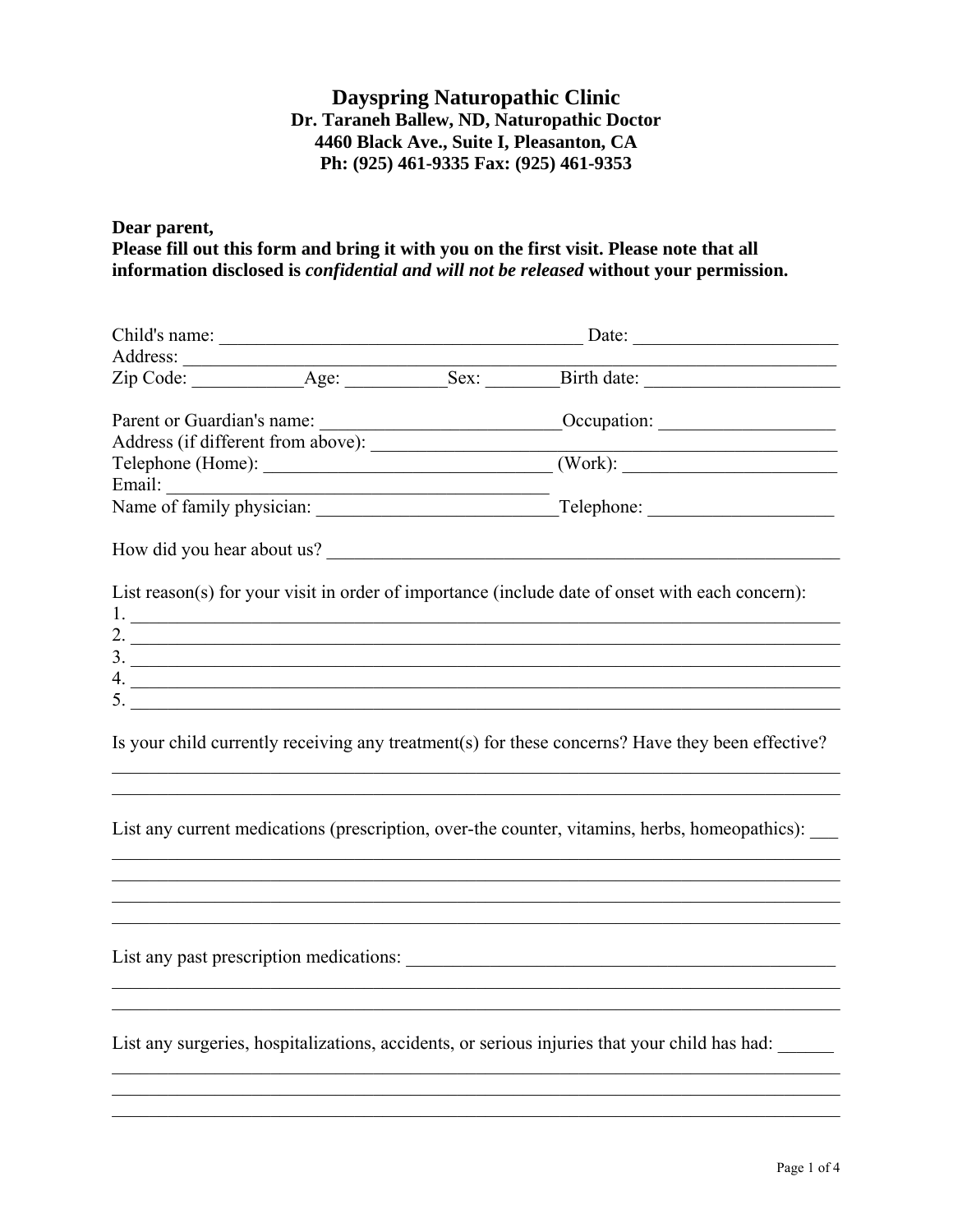List any allergies or intolerances: \_\_\_\_\_\_\_\_\_\_\_\_\_\_\_\_\_\_\_\_\_\_\_\_\_\_\_\_\_\_\_\_\_\_\_\_\_\_\_\_\_\_\_\_\_\_\_\_\_\_

### **IMMUNIZATIONS**

| o Measles, mumps, rubella       | o Influenza |
|---------------------------------|-------------|
| o Diptheria, pertussis, tetanus | o Small pox |
| o Polio                         | o Hepatitis |
| o Other                         |             |

*Has he/she had any adverse reactions to any immunizations?* \_\_\_\_\_\_\_\_\_\_\_\_\_\_\_\_\_\_\_\_\_\_\_\_\_\_\_\_

#### **FAMILY HISTORY**

Have any family members (including immediate family, grandparents, aunts and uncles) had any of the following conditions?

\_\_\_\_\_\_\_\_\_\_\_\_\_\_\_\_\_\_\_\_\_\_\_\_\_\_\_\_\_\_\_\_\_\_\_\_\_\_\_\_\_\_\_\_\_\_\_\_\_\_\_\_\_\_\_\_\_\_\_\_\_\_\_\_\_\_\_\_\_\_\_\_\_\_\_\_\_\_

\_\_\_\_\_\_\_\_\_\_\_\_\_\_\_\_\_\_\_\_\_\_\_\_\_\_\_\_\_\_\_\_\_\_\_\_\_\_\_\_\_\_\_\_\_\_\_\_\_\_\_\_\_\_\_\_\_\_\_\_\_\_\_\_\_\_\_\_\_\_\_\_\_\_\_\_\_

 $\mathcal{L}_\mathcal{L} = \{ \mathcal{L}_\mathcal{L} = \{ \mathcal{L}_\mathcal{L} = \{ \mathcal{L}_\mathcal{L} = \{ \mathcal{L}_\mathcal{L} = \{ \mathcal{L}_\mathcal{L} = \{ \mathcal{L}_\mathcal{L} = \{ \mathcal{L}_\mathcal{L} = \{ \mathcal{L}_\mathcal{L} = \{ \mathcal{L}_\mathcal{L} = \{ \mathcal{L}_\mathcal{L} = \{ \mathcal{L}_\mathcal{L} = \{ \mathcal{L}_\mathcal{L} = \{ \mathcal{L}_\mathcal{L} = \{ \mathcal{L}_\mathcal{$  $\mathcal{L}_\mathcal{L} = \{ \mathcal{L}_\mathcal{L} = \{ \mathcal{L}_\mathcal{L} = \{ \mathcal{L}_\mathcal{L} = \{ \mathcal{L}_\mathcal{L} = \{ \mathcal{L}_\mathcal{L} = \{ \mathcal{L}_\mathcal{L} = \{ \mathcal{L}_\mathcal{L} = \{ \mathcal{L}_\mathcal{L} = \{ \mathcal{L}_\mathcal{L} = \{ \mathcal{L}_\mathcal{L} = \{ \mathcal{L}_\mathcal{L} = \{ \mathcal{L}_\mathcal{L} = \{ \mathcal{L}_\mathcal{L} = \{ \mathcal{L}_\mathcal{$ 

| o Alcoholism | o Depression     | o Hypertension   |
|--------------|------------------|------------------|
| o Allergies  | o Diabetes       | o Kidney disease |
| o Anemia     | o Drug addiction | o Mental illness |
| o Arthritis  | o Epilepsy       | o Stroke         |
| o Asthma     | o Headaches      | o Tuberculosis   |
| o Cancer     | o Heart disease  | o Other?         |

#### **CHILDHOOD ILLNESSES**

*Has he/she ever had any of the following?* 

| o Chicken Pox   | o Ear infections  | o Frequent colds |  |
|-----------------|-------------------|------------------|--|
| o Measles       | o Mumps           | o Pneumonia      |  |
| o Polio         | o Rheumatic fever | o Rubella        |  |
| o Scarlet fever | o Tonsillitis     | o Whooping cough |  |
| o Other         |                   |                  |  |

## **PRENATAL HISTORY**

|                                                 | Poor     | Fair              | Good | <b>Excellent</b> |
|-------------------------------------------------|----------|-------------------|------|------------------|
| Health of father at conception:                 | $\Omega$ | O                 |      |                  |
| Health of mother at conception:                 | $\Omega$ | $\mathbf{\Omega}$ |      |                  |
| Physical health of mother during pregnancy:     | $\Omega$ | $\Omega$          |      |                  |
| Emotional health of mother during pregnancy:    | 0        | $\mathbf{\Omega}$ |      |                  |
| Emotional health of mother following pregnancy: | $\Omega$ | $\Omega$          |      |                  |
| Mother's diet during pregnancy:                 |          |                   |      |                  |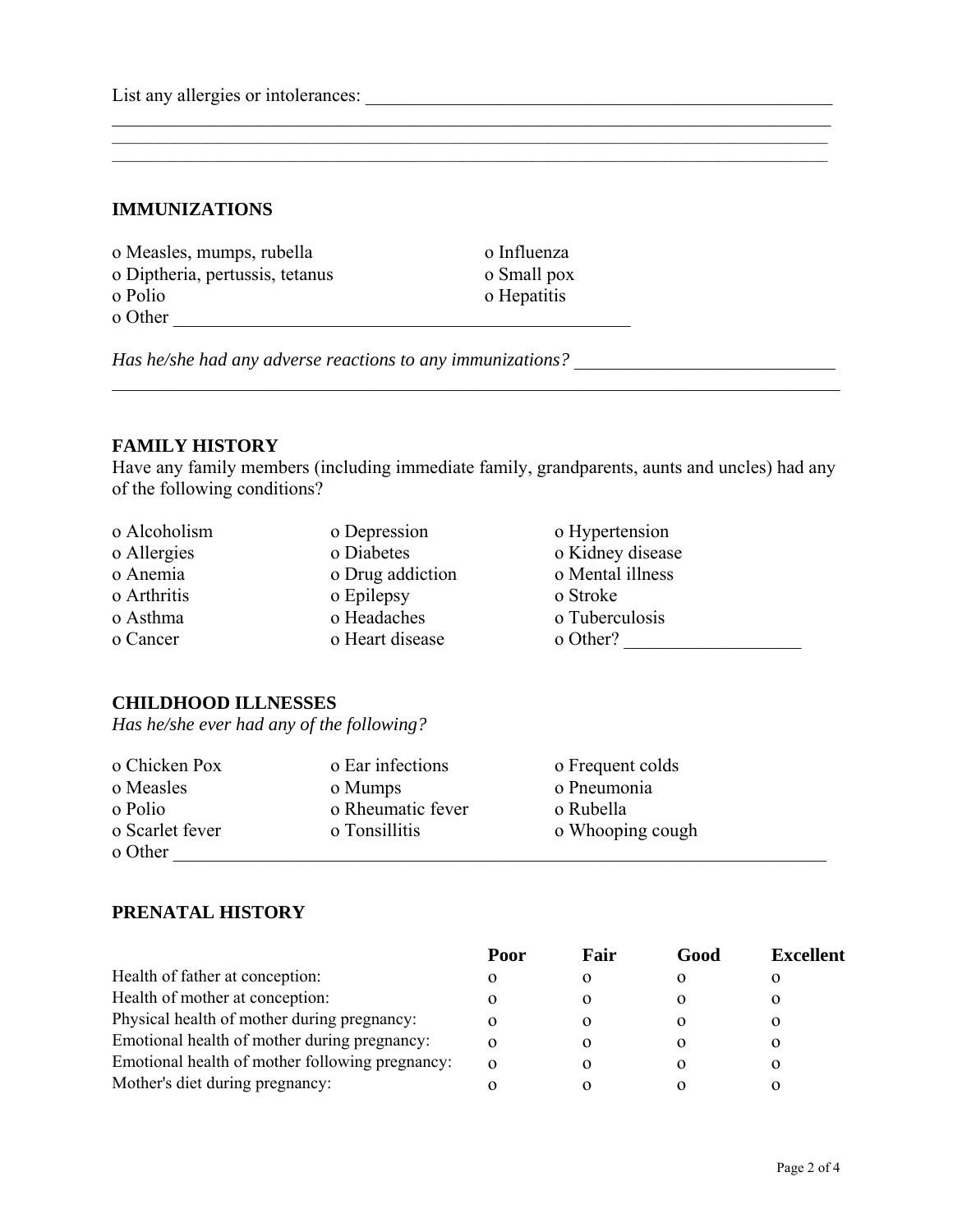| Number of pregnancies: | Number of miscarriages:                                  | Mother's age at birth of child: |  |
|------------------------|----------------------------------------------------------|---------------------------------|--|
|                        | List any illness or other difficulties during pregnancy: |                                 |  |

Mother's age at birth of child: \_\_\_\_\_

Indicate any drug or alcohol consumption or cigarette smoking during pregnancy. (circle)

 $\mathcal{L}_\mathcal{L} = \{ \mathcal{L}_\mathcal{L} = \{ \mathcal{L}_\mathcal{L} = \{ \mathcal{L}_\mathcal{L} = \{ \mathcal{L}_\mathcal{L} = \{ \mathcal{L}_\mathcal{L} = \{ \mathcal{L}_\mathcal{L} = \{ \mathcal{L}_\mathcal{L} = \{ \mathcal{L}_\mathcal{L} = \{ \mathcal{L}_\mathcal{L} = \{ \mathcal{L}_\mathcal{L} = \{ \mathcal{L}_\mathcal{L} = \{ \mathcal{L}_\mathcal{L} = \{ \mathcal{L}_\mathcal{L} = \{ \mathcal{L}_\mathcal{$ 

 $\mathcal{L}_\mathcal{L} = \{ \mathcal{L}_\mathcal{L} = \{ \mathcal{L}_\mathcal{L} = \{ \mathcal{L}_\mathcal{L} = \{ \mathcal{L}_\mathcal{L} = \{ \mathcal{L}_\mathcal{L} = \{ \mathcal{L}_\mathcal{L} = \{ \mathcal{L}_\mathcal{L} = \{ \mathcal{L}_\mathcal{L} = \{ \mathcal{L}_\mathcal{L} = \{ \mathcal{L}_\mathcal{L} = \{ \mathcal{L}_\mathcal{L} = \{ \mathcal{L}_\mathcal{L} = \{ \mathcal{L}_\mathcal{L} = \{ \mathcal{L}_\mathcal{$ 

 $\mathcal{L}_\mathcal{L} = \mathcal{L}_\mathcal{L} = \mathcal{L}_\mathcal{L} = \mathcal{L}_\mathcal{L} = \mathcal{L}_\mathcal{L} = \mathcal{L}_\mathcal{L} = \mathcal{L}_\mathcal{L} = \mathcal{L}_\mathcal{L} = \mathcal{L}_\mathcal{L} = \mathcal{L}_\mathcal{L} = \mathcal{L}_\mathcal{L} = \mathcal{L}_\mathcal{L} = \mathcal{L}_\mathcal{L} = \mathcal{L}_\mathcal{L} = \mathcal{L}_\mathcal{L} = \mathcal{L}_\mathcal{L} = \mathcal{L}_\mathcal{L}$ 

List any medication, supplements or herbal remedies taken during pregnancy:

#### **LABOR AND DELIVERY**

| Location of birth:    |               | Duration of labor: |                     |                    |
|-----------------------|---------------|--------------------|---------------------|--------------------|
| Description of birth: |               |                    |                     |                    |
| o Induced             | o Forceps     | o C-section        | o Late              | o Pain medications |
| o Spontaneous         | o Epidural    | o Natural          | o Premature         | o Other?           |
| Birth weight:         | Birth length: |                    | Head circumference: |                    |

#### **NEONATAL HISTORY**

| List any difficulties or complications soon after birth: |  |
|----------------------------------------------------------|--|
| List any therapies or medications administered:          |  |

|                                       | Poor | Fair | Good | <b>Excellent</b> |
|---------------------------------------|------|------|------|------------------|
| Health of child at birth:             |      |      |      |                  |
| Health of child in first year:        |      |      |      |                  |
| Sleep patterns in first year of life: |      |      |      |                  |

### **NUTRITION**

| Infant feeding:                    | Breast fed?       |                 | How long? |                              |         |
|------------------------------------|-------------------|-----------------|-----------|------------------------------|---------|
|                                    | Formula?<br>Milk? |                 | Describe: |                              |         |
|                                    | o cow             | o goat          | o sov     | o nut                        | o other |
| Current weight:                    |                   | Current height: |           |                              |         |
| Age of introduction to solid foods |                   |                 |           | What foods introduced first? |         |

| Age of introduction to solid foods: | What foods introduced first? |
|-------------------------------------|------------------------------|
| Favorite foods:                     | Excluded foods:              |

## **GROWTH AND DEVELOPMENT**

*Age he/she began:* 

| Crawling:      | Toilet training:    |
|----------------|---------------------|
| Sitting:       | Teething:           |
| Walking alone: | Saying first words: |

Any concerns (by parents and / or teachers) in regards to his/her physical, social or mental development? \_\_\_\_\_\_\_\_\_\_\_\_\_\_\_\_\_\_\_\_\_\_\_\_\_\_\_\_\_\_\_\_\_\_\_\_\_\_\_\_\_\_\_\_\_\_\_\_\_\_\_\_\_\_\_\_\_\_\_\_\_\_\_\_\_